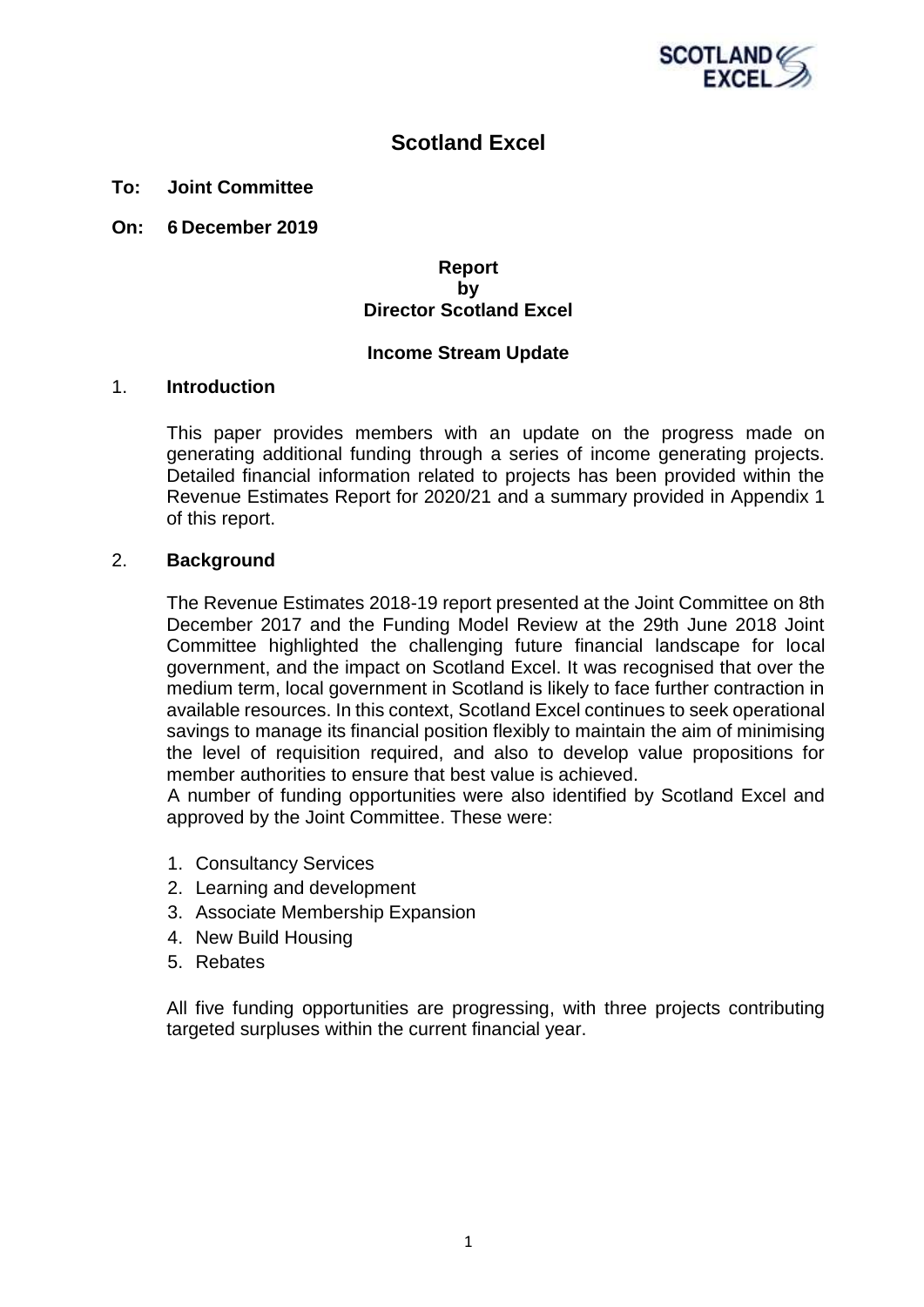## 3. **Project Updates**

All funding opportunities are now being progressed with an emphasis on the projects that are scheduled to deliver income in the current financial year (FY 19/20).

## 1. Consultancy Services

Scotland Excel is working on several consultancy projects.

The June 2018 Joint Committee approved a surplus target of £70k for Consultancy Services in 2019/20. Based on current and scheduled projects it is anticipated that the target will be exceeded. Appendix 1 provides additional information on the target, forecast result for the current financial year and proposed future targets.

The following projects are currently underway:

*Fife Transformation Programme*: The programme is now in its second year of operation. The programme consists of a number of projects across many aspects of the council's operation. At the request of the council, the team has increased its focus on the identification and delivery of savings by pushing other projects until later within the programme. In addition to savings, the programme continues its prioritisation of skills development to support handover from Scotland Excel to the Fife procurement team in late 2020. The programme has seen success in a number of areas which will benefit the council covering financial and non-financial benefits.

*Tayside Procurement:* Scotland Excel has been commissioned to deliver a Tayside wide project to enhance procurement and commissioning capability. Angus Council, Dundee City Council, Perth and Kinross Council and Tayside Contracts will participate in the change programme, including the current shared team which makes up the Tayside Procurement Consortium. An option appraisal to support a choice of future operating model for procurement and commissioning in Tayside is underway. Scotland Excel are supporting the partner organisations to create a robust model which will take public services into the coming years with a strong professional approach to managing external relationships. These include arrangements for delivery of social care services, construction contractors and support industries which enable delivery of frontline services. The approved business case identified opportunities for more effective joint working, realising savings, process enhancement and greater support for evolving services. The target agreed was £18m of benefit over three years for the Tayside area; some of which is likely to be achieved through enhancing the social impact achieved when councils spend eternally. Examples of this would be in support for local employment opportunities, targeted training and supply chain management.

*City Property (Glasgow) LLP:* Scotland Excel was engaged by this organisation to operate a mini competition within Crown Commercial Service's Estates Professional Services framework. This initial project was completed in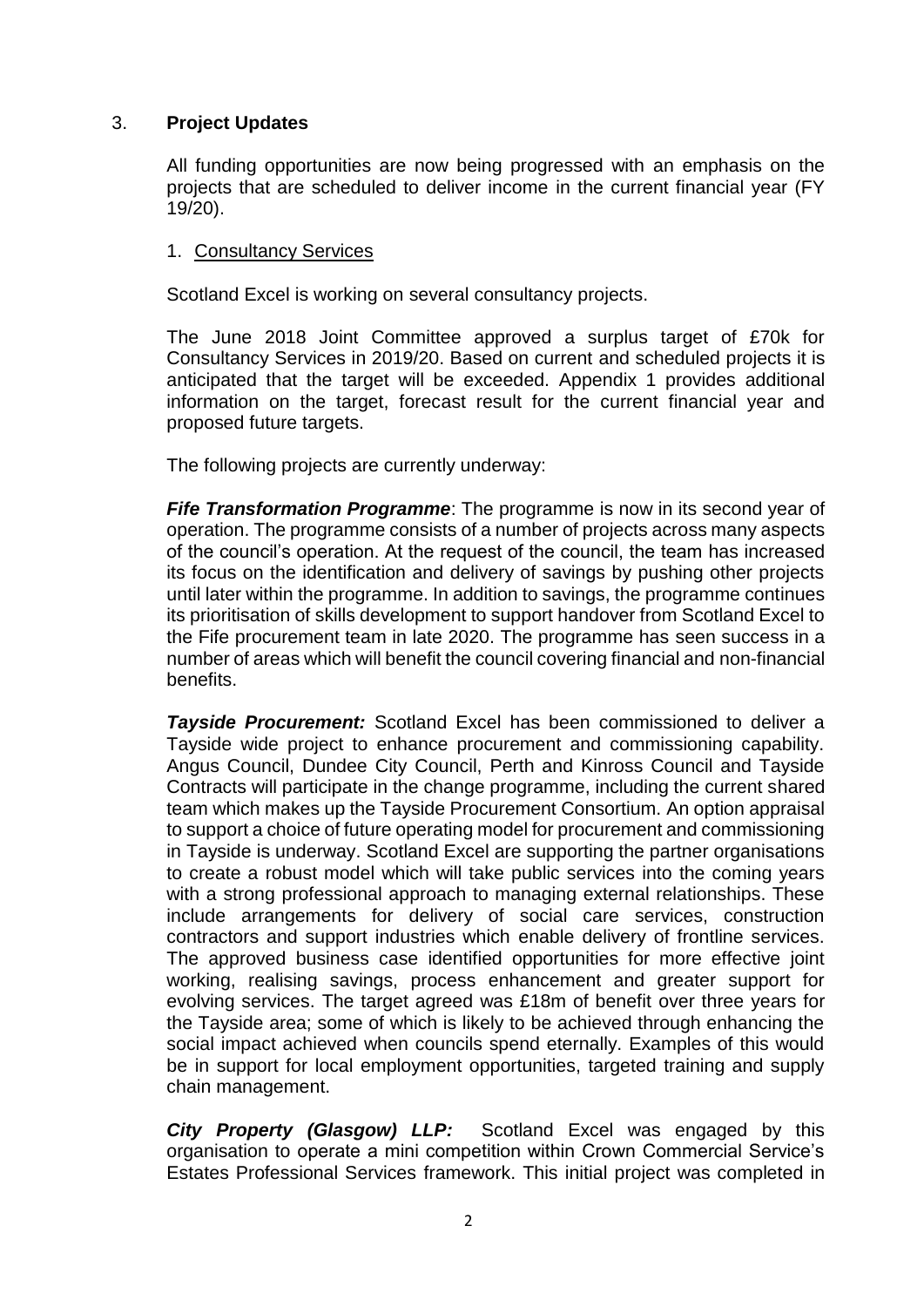June 2019. Scotland Excel continues to work with City Property and is currently scoping a piece of work around waste management services which is scheduled to start in January 2020.

**East Renfrewshire Council:** Following on from previous consultancy work undertaken for East Renfrewshire council, Scotland Excel initiated a 12-month project in July 2019. The project is focussed on supporting a number of foundation elements across procurement including; stakeholder engagement, and relationships, team development, workload planning, identification of savings opportunities and strategic direction of procurement.

*East Lothian Council:* Scotland Excel is at the early stages of a two-year programme working with East Lothian Council to support the development of its Procurement services across the organisation. In mid-October the programme recruited a Commercial Programme Manager who will lead the corporate procurement team. The programme will encompass a number of projects including; contract optimisation, contract and supplier management, systems review, collaborative working and strategic direction of procurement.

*Cycling Scotland:* The project is now complete. It was designed to put in place a Dynamic Purchasing System (DPS) which is an electronic procurement process, similar to a framework agreement, but remains open to allow new suppliers to join. The DPS provides members with a list of training suppliers which can be engaged to provide cycling proficiency training at a professional level within the local authority or school. The DPS was approved by the Executive Sub committee on the 21st June 2019.

A number of other consultancy projects are at an early stage with organisations such as Dumfries & Galloway Council, Scottish Borders Council, Midlothian Council and Perth & Kinross Council.

## 2. Learning & Development - The Academy

The June 2018 Joint Committee approved a surplus target of £53k for The Academy in 2019/20. Scotland Excel continues to develop a wide range of programmes to customers including:

- Two further groups in the SQA-accredited Professional Development Award ("PDA") in Project Management (co-delivered between The Academy and the Improvement Service) have been completed, with 4 groups on-going;
- MCIPS Practitioner group 2 has now completed, with 4 Practitioner and Advanced Practitioner groups in progress;
- Four Chartered Management Institute (CMI) accredited Leadership and Management programmes at levels 5, 6 and 7 (operational and strategic levels) are also on-going;
- Business Analysis, Decision Making & Innovation: one new programme, accredited by the Scottish Qualification Authority (SQA), has been launched in co-delivery with the Improvement Service.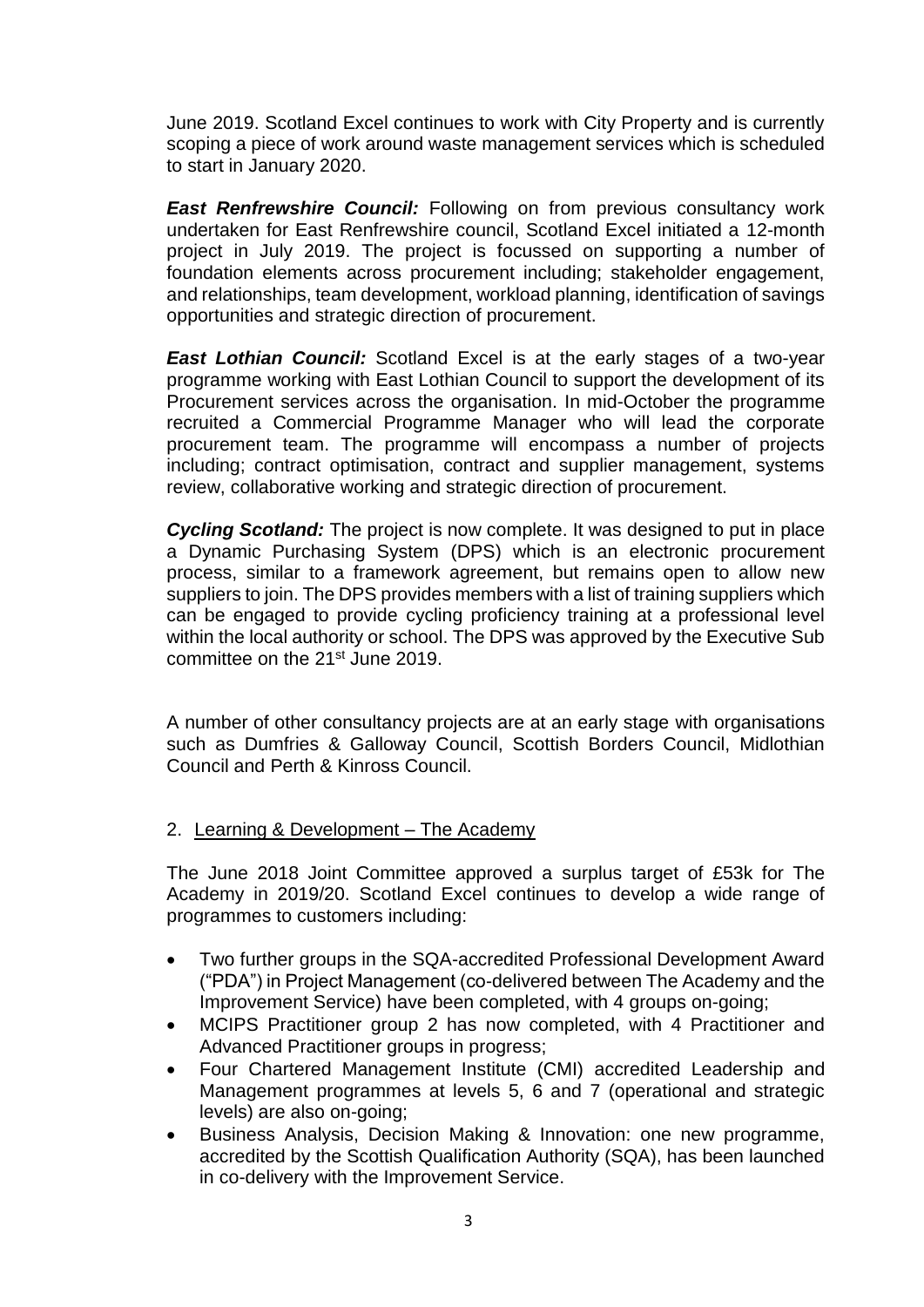- Launching Coaction, in collaboration with Scottish Government, to enable collaboration and innovation across the wider public sector; and
- One learner has attained Charter Management status after completing the CMI level 5 and 6 Leadership and Management courses.

In addition, numerous day workshops in technical procurement skills have been completed. Classes have been either a mix of attendees from various Councils or attendees from a single Council.

Scotland Excel continues to invest in the Academy to develop the longer-term opportunity and provide a more holistic service for local government and the wider public sector. Examples of current activity include:

- developing the growing demand within the public sector for one-day technical workshops in procurement and leadership and management;
- on-going investment in continued development of the Academy portal;
- continuing delivery of accredited procurement and leadership and management courses;
- investigating the potential for Scotland Excel to become a SCQFregistered credit rating body.

Appendix 1 provides additional information on the target, forecast result for the current financial year and proposed future targets.

3. Associate Member - Expansion

The June 2018 Joint Committee approved a surplus target of £50k for Associate Member expansion in the current financial year. At the December 2018 Joint Committee, members approved Scotland Excel's recommendation of a continued focus and dedicated resourcing into the growth of Associate membership.

Prior to April 2019, associate member growth mainly came from housing associations participating in the Scottish Government Affordable Housing project known as the Procurement Commercial Improvement Programme (PCIP). The development of the new associate member strategy continues to target the housing sector and a new focus on the third sector. Further engagement has taken place with council arm's length organisations to encourage free membership and the use of Scotland Excel contracts to help deliver best value back into the community.

The PCIP programme and the award of the Scotland Excel new build framework continues to attract housing association membership. The associates team has engaged with the third sector by attending targeted events and by meeting with appropriate third sector support organisations. The initial aim is to raise awareness of Scotland Excel and associate membership.

Achieving the agreed income target will continue be challenging although it is anticipated that the work underway will support this goal. Appendix 1 provides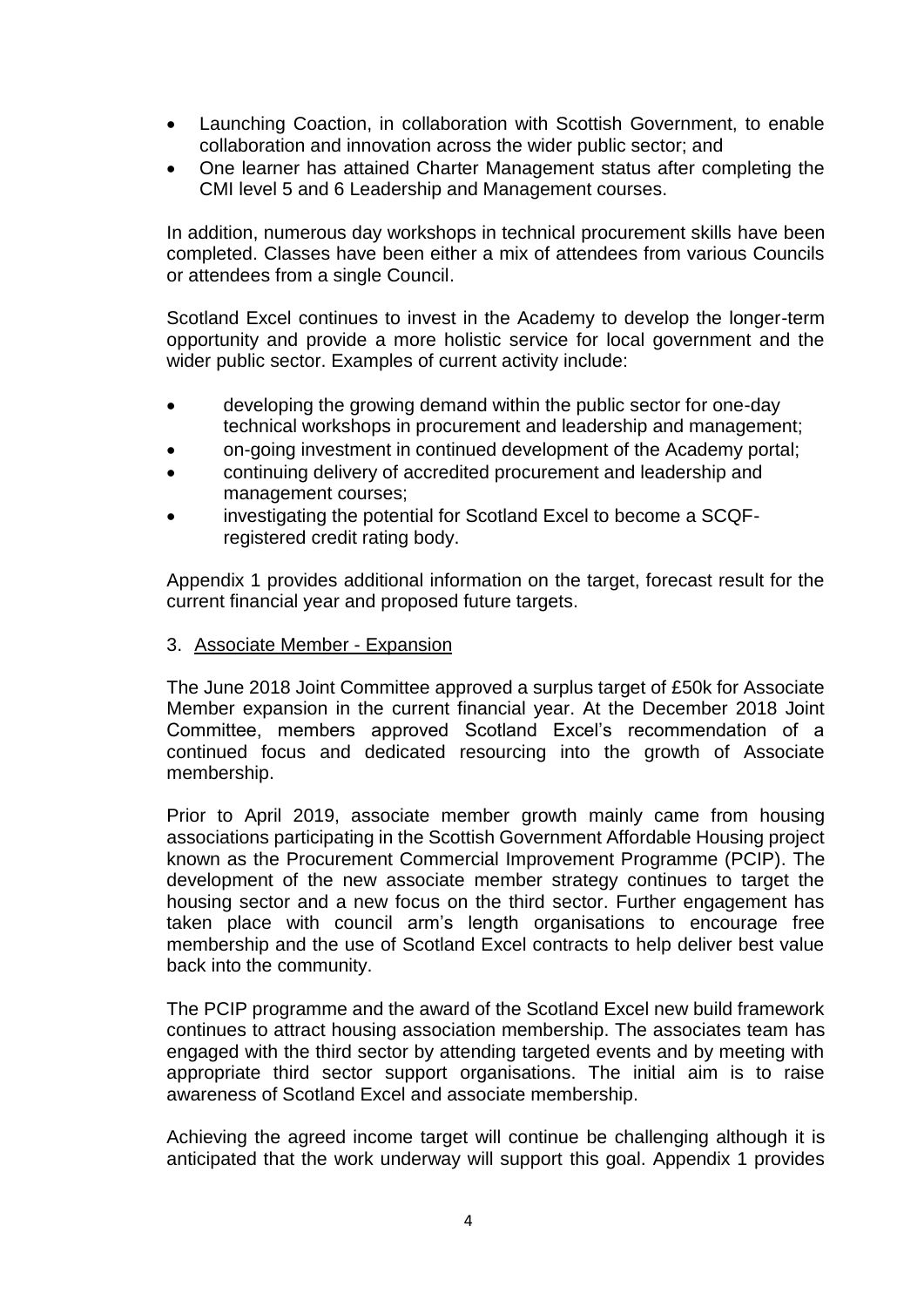additional information on the target, forecast result for the current financial year and proposed future targets.

## 4. New Build Housing

The New Build Residential Construction framework was targeted to deliver its first contribution of £93k in financial year 2020/21.

Following an extensive development period and a restricted procurement exercise, 19 contractors have been awarded to the framework which commenced on 26<sup>th</sup> August 2019. The new framework comprises five lots for different project sizes and includes provisions which encourage sustainable and energy efficient housing, advertising of sub-contracting opportunities, delivery of community benefits and use of supported businesses and social enterprises.

Extensive engagement has been undertaken with individual contractors and purchasers, as well as a number of other key stakeholder groups. The framework was formally launched at an event in Edinburgh in October 2019 which brought together contractors and Scotland Excel members, and the keynote address was delivered by Derek MacKay, Cabinet Secretary for Finance, Economy and Fair Work.

Individual and bespoke mobilisation sessions are now being undertaken by the Scotland Excel team with member councils and housing associations.

It is anticipated that the contribution to surplus for the New Build project in the 2020/21 budget will fall short of the planned amount. The initial annual estimates derived two years previously are still anticipated to be delivered but over a later time period. Appendix 1 provides additional information on the target, forecast result for the current financial year and proposed future targets.

## 5. Rebates

The Rebates project was targeted to deliver a contribution of £55k to planned surpluses in financial year 2020/21.

The use of volume rebates within appropriate contracts was approved at the June 2018 Joint Committee. As part of the internal contract governance process, the applicability of the inclusion of rebates is now standard practice.

A number of framework opportunities have been identified and are being considered for future rebates. Appendix 1 provides additional information on the target, forecast result for the current financial year and proposed future targets.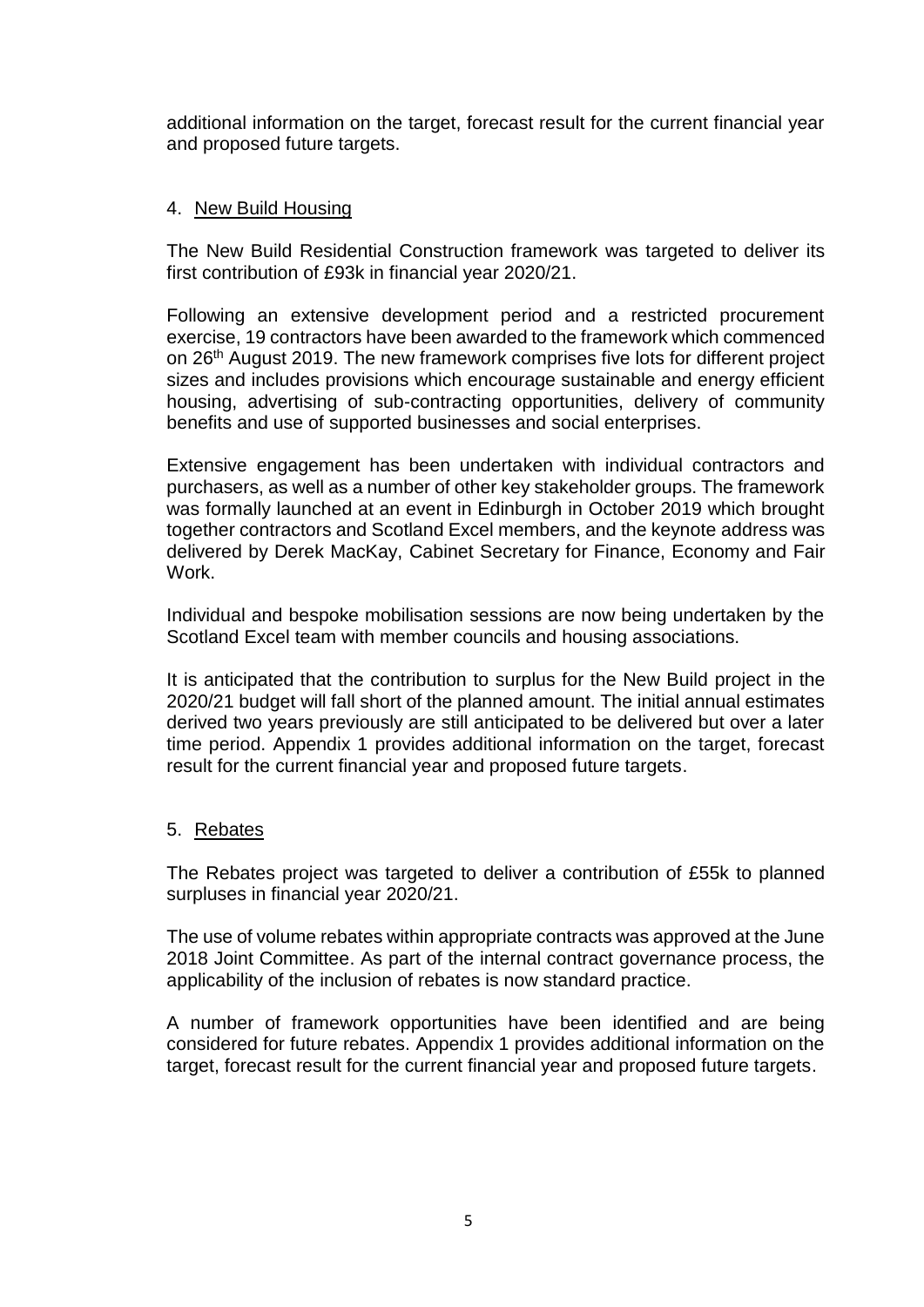## 4. **Supporting Projects**

Scotland Excel has implemented a number of internal processes and practices to guide and support income generating projects. These range from processes to ensure consistency and transparency, to methods of collecting and sharing good practice. These include:

- A standard and transparent costing model which is shared with prospective customers.
- Staff charged at a fully burdened cost (including standard overheads and IT) to ensure the core budget is not impacted by the growth in projects.
- Agreed internal project reporting and the tracking of all project related costs.
- A periodic income review board is conducted to monitor project financial performance and identify issues and potential obstacles to success.
- Consultation with members to identify future areas of interest and benefit.

The organisation is currently also developing methods for generating further innovation within Scotland Excel, proposing future projects and sharing good practice with the wider Scotland Excel membership.

#### 5. **Recommendations**

Members are asked to note the progress made in this area. Further updates will be presented to future Joint Committees and Executive Sub committees on funding projects including delivery against income targets.